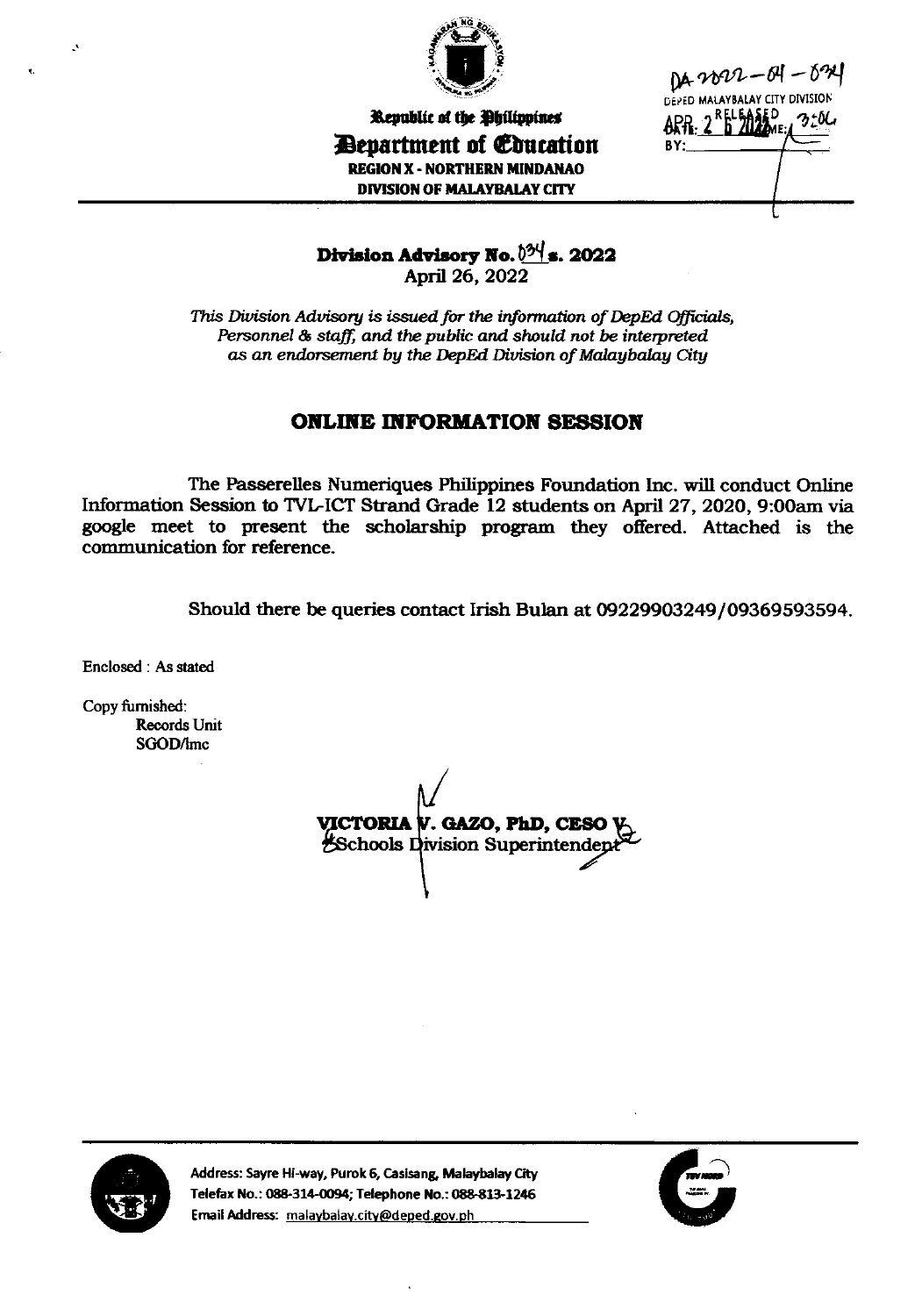Passerelles num6riques A Gateway for Edd-

www.passerellesnumeriques.org Passerelles numériques Philippines Samjung Building, Nasipit Road, Talamban, Cebu City Tel:  $+ 63$  32 418 0288 info .ph//ppines@passerellesnumeriques.org



pnl ZZ,2022

Service K **VICTORIA V. GAZO** Schools Division Superintendent Division of Malaybalay City Region X- Northern Mindanao

Dear Ma'am Victoria,

Greetings of Peacel

Passerelles numeriques Philippines Foundation lnc., is a non-government organization providing lnformation Technology (IT) scholarships for underprivileged students from the Visayas and some parts of Mindanao. Last June 14,2O2!, we welcomed 70 more students to our organization, at present we have 118 enrolled students. All of them are motivated to finish their studies at our academic partner, the University of San Carlos, Talamban Campus with the hope of attaining a promising future after graduation.

Furthermore, as we go through another phase of the Selection Process for the next batch of scholars for the next Academic Yeat 2022-2023, we are hoping that you will help us support underprivileged SHS graduates to access qualified jobs and hopefully end the vicious cycle of poverty.

In this period, Passerelles numeriques Philippines is starting again its search for underprivileged but deserving students who could become our students for our 2.5 year IT Training. The qualifications to apply are indicated below;

- 17-22 years old (in December 2022);
- Incoming Grade 12 graduate in 2022 and those who graduated from previous years but have never been to college;
- Interested and motivated to study Information Technology;
- Underprivileged student- parents do not have sustainable means to send the student to college (parents are not OFW, hold positions in any government offices, parents earn a high monthly salary).

The interested applicants will undergo the following Selection Process;

Information Session  $(IS)$  1.5 hours- We explain to the students who we are, what we do, the scholarship program, center life, and the academic training. We also distribute the application form and exam sample questions during the lS. The 15 will be conducted online and there might be a few physical/f2f IS. The IS is a pre-requisite before the students can take the qualifying exam, it is important that the students understand what they are applying for.

Exam, 2.5 hours- We assess the capacity of the student if they can follow the intensive IT Training Program through the exam. The exam covers Math, Computational Thinking Test, and English. The exam is automated and we can announce the exam result right after the exam.

Motivation Interview (MI) 30-45 min.- The student who passed the exam will proceed to the MI. We will assess if the student has the right motivation, especially interest to study and learn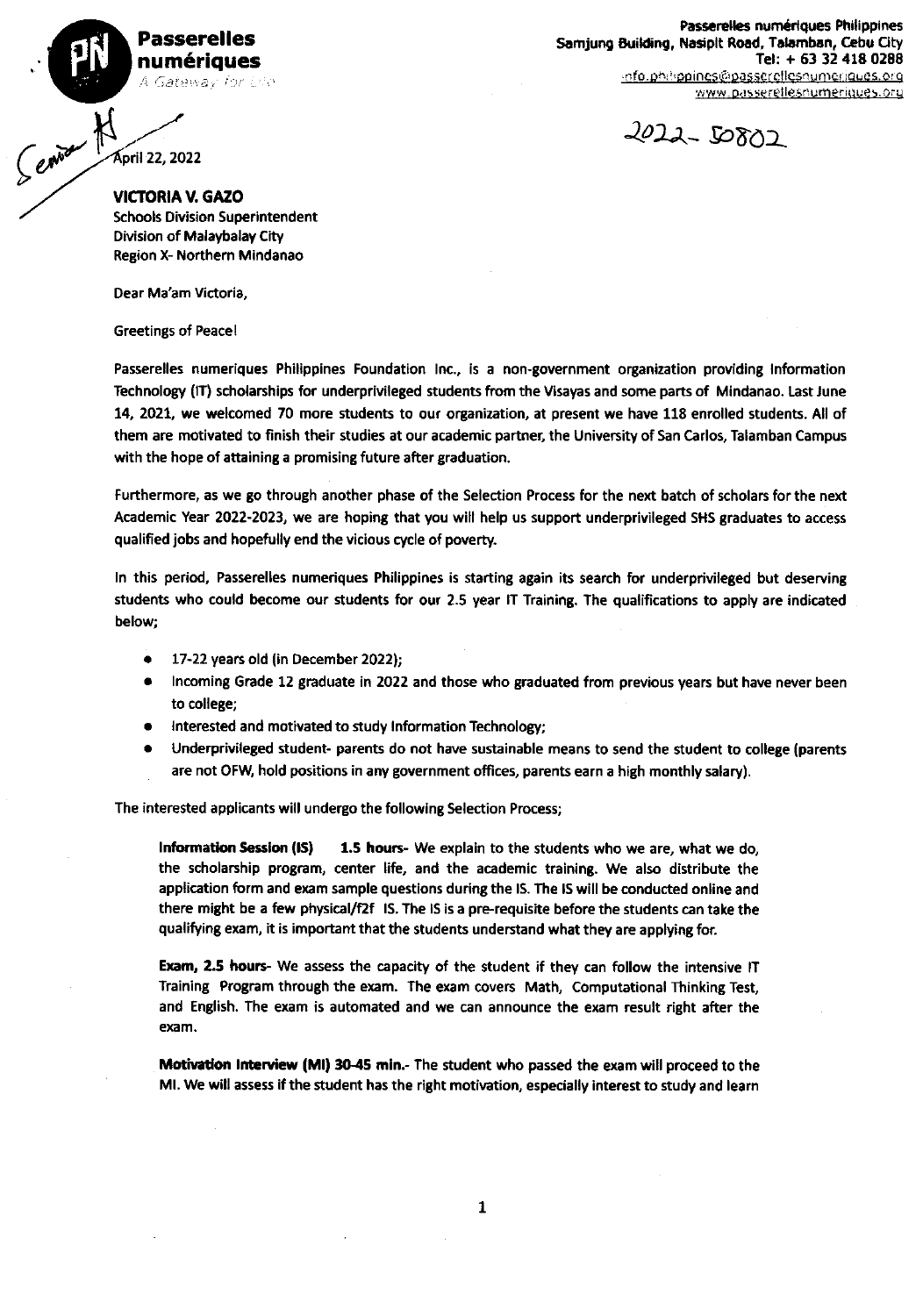

Information technology. We also assess their maturity level to determine if they can successfully follow PN's rigorous training process.

Social Investigation- We will visit the family of the student if they passed the MI. This is to validate that the student is underprivileged and the parents do not have a sustainable option to send the student to college.

Contract Signing- The selected student and the parents will sign a Scholarship Contract and Memorandum Agreement with Passerelles numeriques.

If the student will be selected Passerelles numeriques will provide the following;

- **Tuition Fee**
- School projects and supplies
- **Uniform**
- Boarding and living expenses (including food)
- 85% of the medical expenses (excluding pre-existing medical conditions and maintenance medicines taken before admission to the program)

On the other hand, parents shoulder the following counterpart costs;

- Php 500 for additional food allowance:
- Shoes:
- Personal allowance (for soap, shampoo etc.) and Transportation cost during vacation;
- 15% of the medical expenses if the student gets sick;
- RT PCR Tests, quarantine costs for travels made by the student outside PNP mandate (e.g. holiday vacations)

In line with this, I would like to ask for your help to reach the schools where we can select underprivileged students, especially schools that offer the TVL-ICT Strand. Also, we would like to conduct an Online Information Session on April 27, 9:00 in the morning via google meet to present the scholarship offered by Passerelles numeriques Philippines. We will conduct a face-to-face exam with the interested Grade 12 students with your permission after the election period (May 16 onwards). Kindly see below the details of the google meet session;

## **Online Information Session**

Wednesday, April  $27 \cdot 9:00 - 11:00$  am **Google Meet joining info** Video call link: https://meet.google.com/onu-bnxm-mkj

For more information and clarification about this program, you may reach me through irish.bulan@passerellesnumeriques.org, mobile phone: 09229903249/09369593594. You can also visit our website at passerellesnumeriques.org and FB page Passerelles Numeriques Philippines for more information about the program.